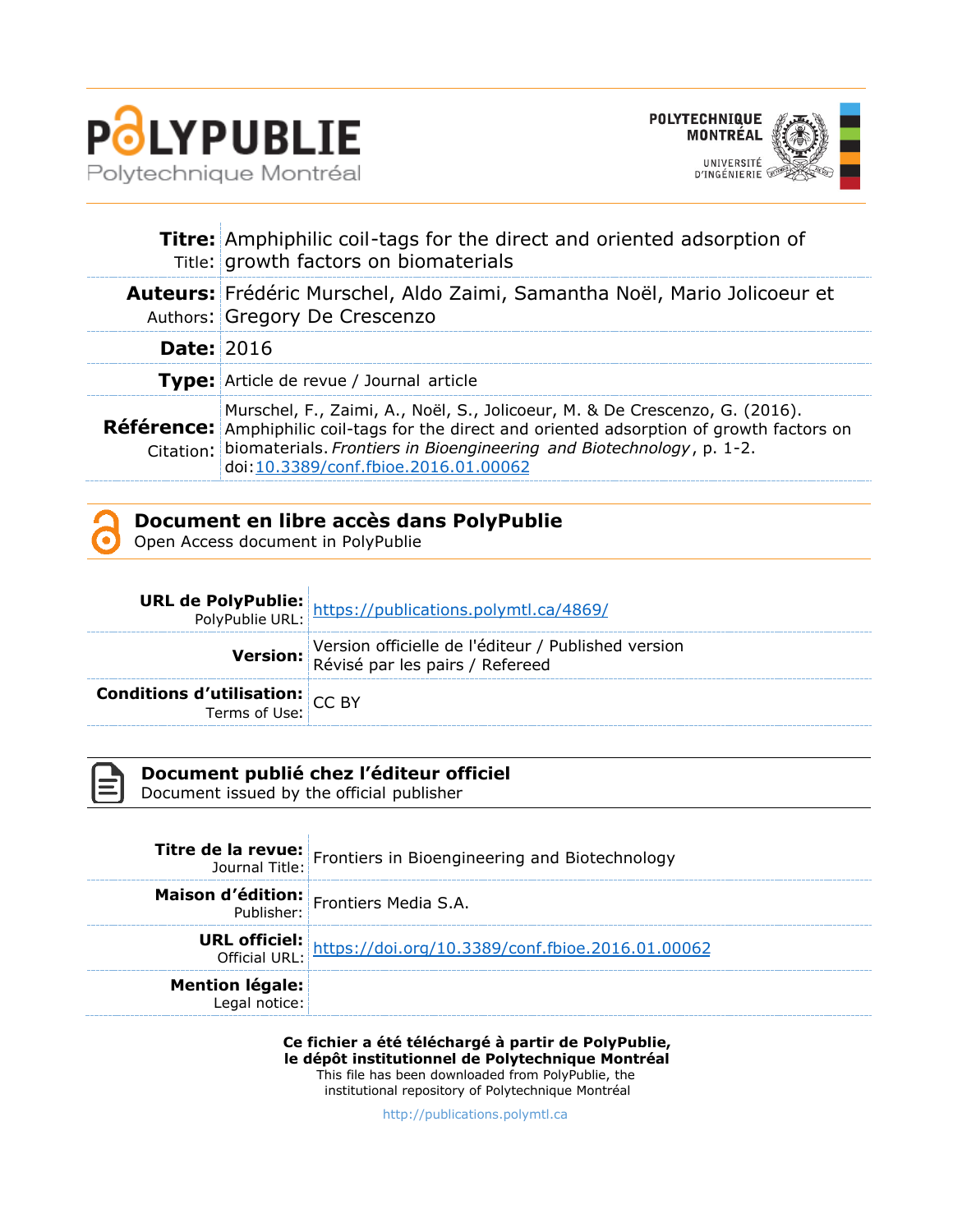Search for articles, people, events and more.



EVENT ABSTRACT

Login Register

#### « Back to Event

# Amphiphilic coil-tags for the direct and oriented adsorption of growth factors on biomaterials

 $\alpha$ 

Frederic Murschel<sup>1, 2</sup>, Aldo Zaimi<sup>2</sup>, Samantha Noel<sup>1, 2</sup>, Mario Jolicoeur<sup>1</sup> and Gregory De Crescenzo<sup>1, 2</sup>

Ecole Polytechnique de Montréal, Department of Chemical Engineering, Canada

Ecole Polytechnique de Montréal, Institute of Biomedical Engineering, Canada

Introduction: Growth factor (GF) immobilization is a crucial step towards the engineering of bioactive materials, as these molecules act as prime cues that direct cellular fate. Numerous strategies have been developed in that endeavour. They however often fail to consider technological limitations, which hinders their potential for translation to clinical use<sup>[1]</sup>. Tag-fused GF chimeras have recently emerged as an alternative that would circumvent such limitations by allowing for a simple, readily scalable and translatable grafting method<sup>[2],[3]</sup>. We have successfully used two complementary E and K peptides for the oriented attachment of E-tagged GFs on Kdecorated materials via  $E/K$  coiled-coil interactions (Fig. 1A-B)<sup>[4]</sup>. We here report a novel strategy using the same GF chimeras, which however benefits from the strong amphiphilic nature of the coil peptides to direct a single-step tag-mediated adsorption onto materials of interest.



Materials and Methods: Coil-tagged epidermal growth factor (EGF) and vascular endothelial growth factor (VEGF) were produced

by transient transfection of human embryonic kidney 293-cells as previously described<sup>[4]</sup>. Adsorbed protein after incubation was quantitated by a direct Enzyme-Linked Immunosorbent Assay. A primary human umbilical vein endothelial cell (HUVEC) line cultivated in EGM-2 medium was used for VEGF bioactivity assays.

Results and Discussion: 5 proteins - EGF, VEGF, E-EGF, E-VEGF and K-EGF - were incubated over 6 different polystyrene (PS)based substrates with varying surface chemistries and ELISAs were performed to determine the amount of bound GF. This protein/surface-spanning experiment highlighted several protein/surface combinations of interest, among which the specific tagmediated adsorption of VEGF fused to the anionic E peptide on positively-charged poly(allylamine) (PAAm)-functionalized PS (Fig. **1C-left**). We further observed that E tag-adsorbed VEGF could specifically recruit a secondary layer of K-tagged EGF, demonstrating that coiled-coil interactions were not prevented following adsorption (Fig. 1C-right).

The stability of the adsorbed layer of E-VEGF was assayed in cell culture conditions with varying amounts of competing sera proteins (FBS), and the results indicated that a large amount of the GF remained attached to the surface for several days (Fig. 2A). This simple tethering strategy was successfully transferred to more relevant substrates, that is, aminated poly(ethylene terephthalate) (PET-PAAm) films (data not shown). HUVEC proliferation assays further demonstrated that E-VEGF adsorbed on PET-PAAm films retained a high mitogenic potency (Fig. 2B).



**Conclusion:** Engineering of GFs fused to amphiphilic peptides is of prime interest for the surface decoration of biomaterials. We here showed in particular that VEGF could be simply, though efficiently, adsorbed on aminated substrates, in an oriented and stable manner without any loss in biological activity, via a specific E coil-tag/surface interaction.

This work was supported by the Canada Research Chair on Protein-Enhanced Biomaterials (G.D.C.), the Canada Research Chair in Applied Metabolic Engineering (M.J.), by the Natural Sciences and Engineering Research Council of Canada (G.D.C., M.J. and A.Z.), by the Fonds de recherche du Québec - Nature et technologies (F.M. and S.N.) and by the MEDITIS training program (F.M.).; We thank Dr. Benoit Liberelle for technical support and fruitful discussion